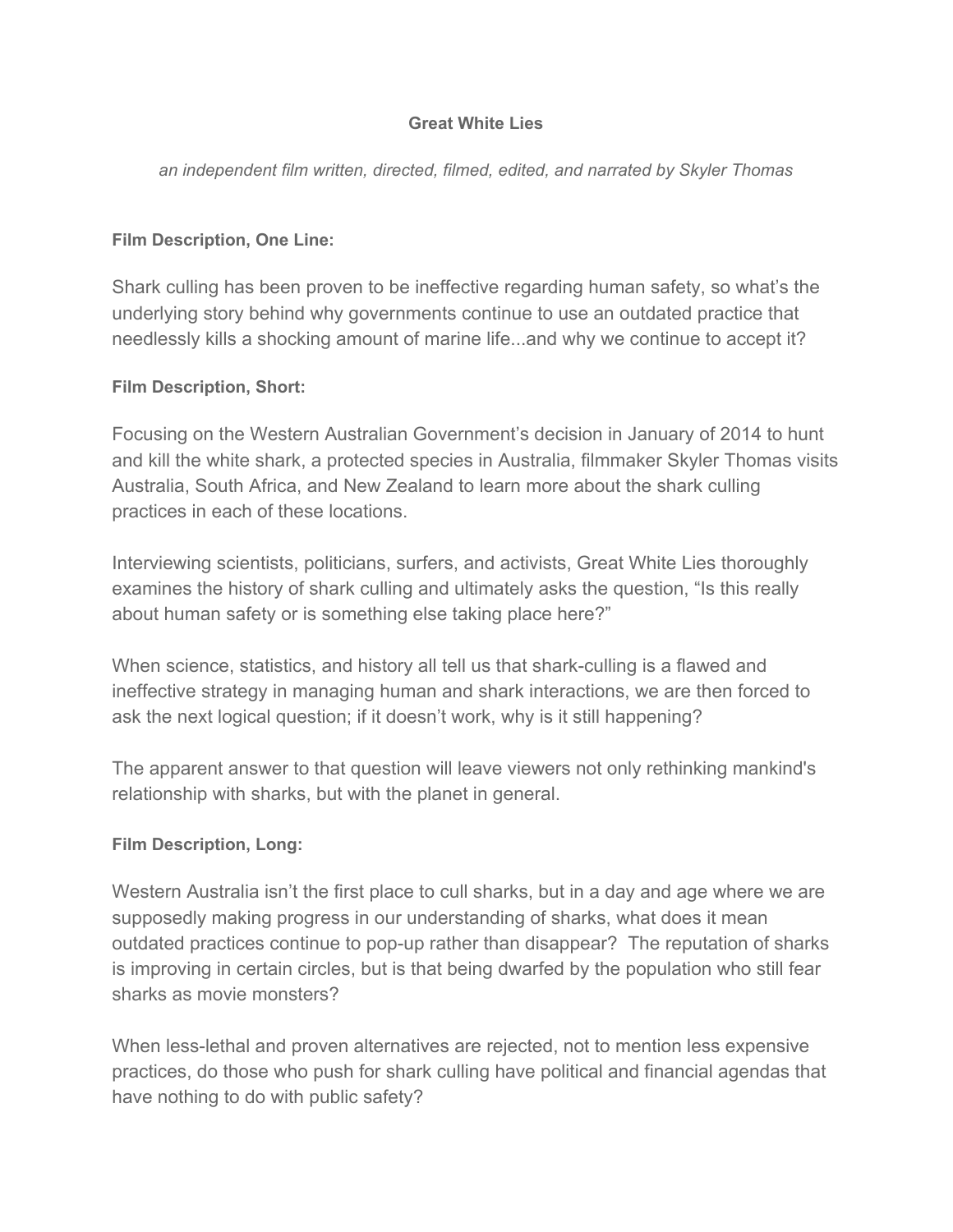When countries that have already listed the white shark as a protected species actively hunt that same species, what does that mean about the reality of being a "protected species"?

How did the WA Government get the Federal Minister of the Environment to approve the killing of a protected species? The dirty politics will astound you.

When animal populations recover from decades of over-hunting, and we react by killing those same animals, what does that mean about our willingness to share the planet?

How important of a role does the power of fear on the human psyche play in media manipulation as well as political agendas?

What's the truth about the success of existing shark culling? And how did shark culling begin in the first place? Both answers may surprise you.

Features footage shot by Skyler Thomas in New Zealand, South Australia, New South Whales, California, Isla de Guadalupe, The Neptune Islands, Western Australia, and South Africa.

# **Cast:**

Features moving footage as well as an incredible collection of interviewees, including:

#### *Scientists:*

Dr. Neil Hammerschlag, Dr. Malcom Francis, Dr. Rachel Robins, Dr. Christopher Neff, Prof. Christopher Lowe, Professor Jessica Meeuwig

#### *Shark legends:*

Chris Fallows and Michael Rutzen in South Africa and Andrew and Rodney Fox in Australia. David McGuire and Ocean Ramsey in the United States.

#### *Politicians:*

Senator Lynn MacLaren and Sen. Rachel Siewert in Western Australia. Councilman Lee Vandervis and Mayor Dave Eggers in New Zealand.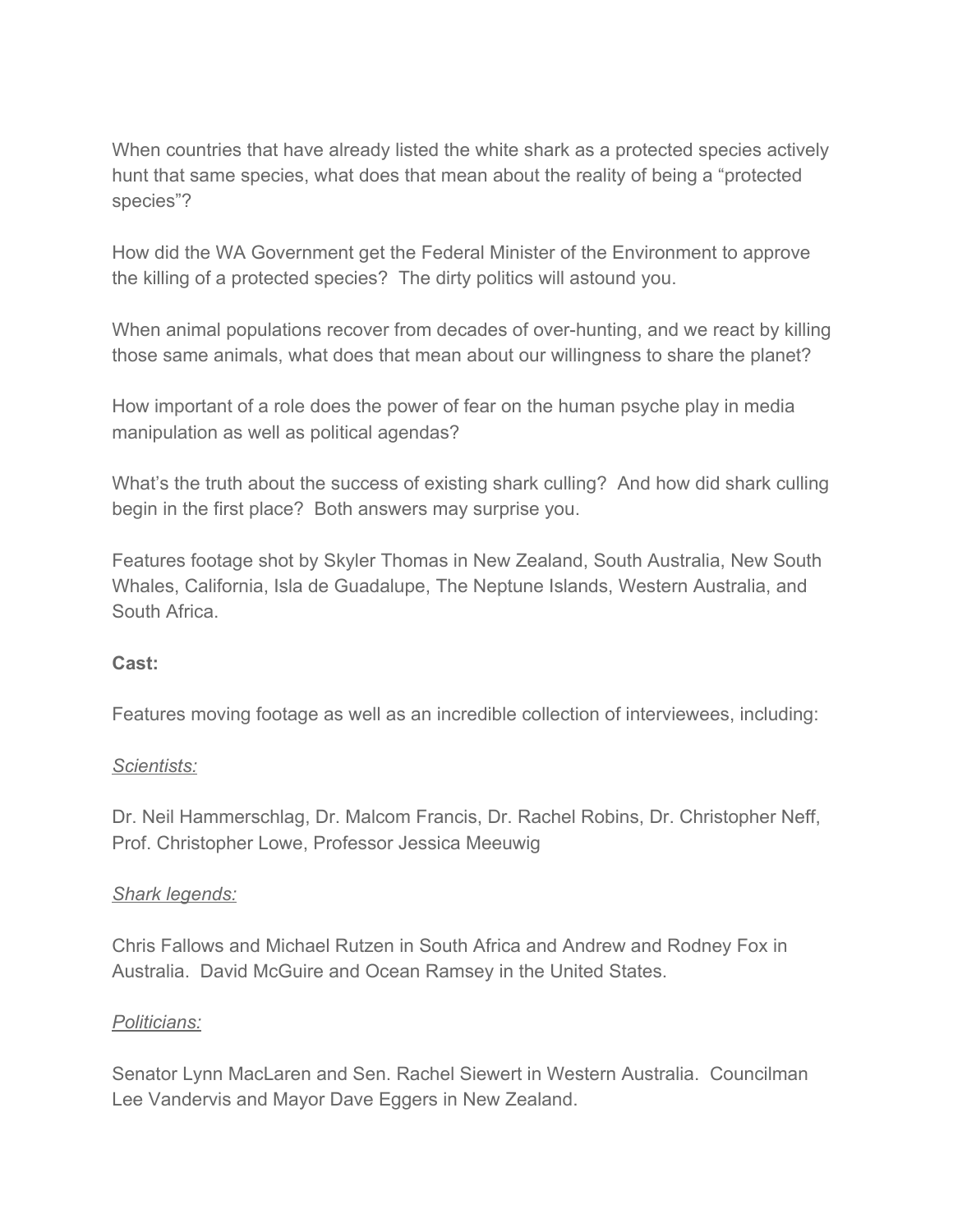## *Sea Shepherd:*

Jeff Hansen, managing director of Sea Shepherd Australia.

Sharnie Connell, leader of the New South Whales anti-cull movement.

Surfers, divers, and ordinary citizens who fought the cull.

### **Other Credits:**

This film was 90% done by one person, but volunteers stepped in from time to time to help along the way:

Music - Tyler Newman

Additional footage courtesy of Andy Dellios and Jovin Lim

Volunteer camerawork in South Africa by Maarten Jozef Billen

Volunteer camerawork in Western Australia by Rohan Sibon

# **Additional Notes about Shark Culling:**

People say that there are worse things in the world facing sharks than culling programs. That's true. But we are hoping for governments to do the right thing and put an end to shark finning and the illegal trade of protected species. Focusing on the behavior of Western Australia's government is meant to be a wake up call to all of us that we can't sit back and hope and wait for politicians to make the right call or do the right thing. It is a reminder that it is up to each and everyone of us to let our politicians know that we won't tolerate their personal agendas that come at great cost to the rest of us.

Spending time with sharks and most animals for that matter is an insightful and educational experience. I like to think I am fairly knowledgeable regarding sharks, but really that's just in comparison to the larger population who know almost nothing. The truth is that even those of us who make a living studying, filming, or diving with sharks still spend only a tiny fraction of our lives in their world. So, of course we don't understand them. Unfortunately, we have a tendency to fear what we don't understand